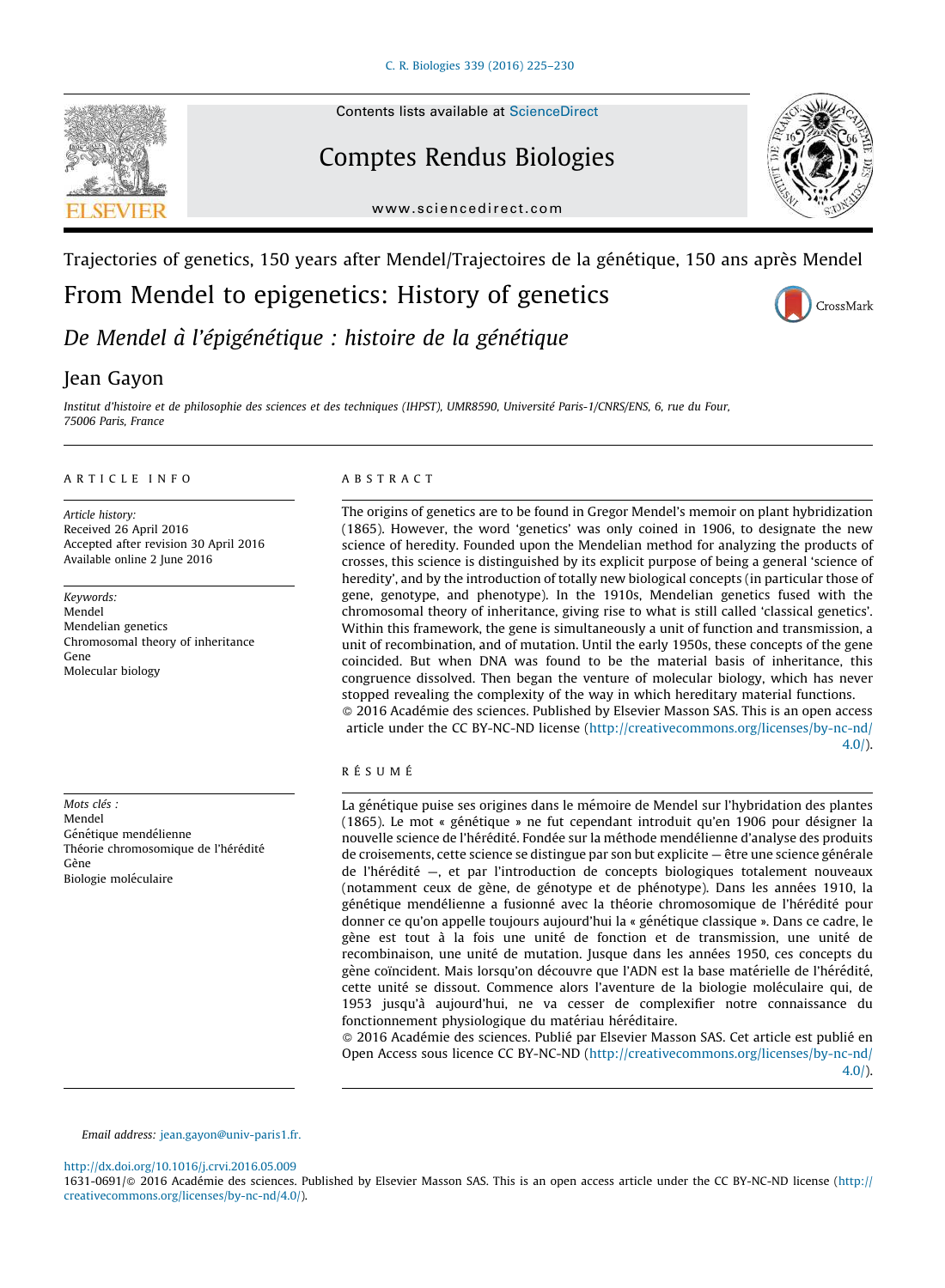### 1. Introduction: 'Genetics'

In a letter to his colleague Adam Sedgwick in 1905, the English biologist William Bateson (1861–1926) used the word 'genetics' to designate 'the science of heredity and variation'. Bateson was then known as one of the major Mendelians in the world, and proposed using the word 'genetics' to name the chair that was created for him at Cambridge in 1906. In the end, Bateson's chair was named 'chair of biology', but on the occasion of the third International Conference on Plant hybridization, Bateson proposed that the new science of heredity based on Mendel's laws be named 'genetics'. This proposal was enthusiastically approved and the 1906 Conference was published in 1907 as 'Report of the Third International Conference 1906 on Genetics'. This periodical meeting still exists. In spite of deep theoretical changes, some of which are described hereafter, the scientific discipline of genetics has maintained itself.

#### 2. Origins of genetics: from Mendel to Mendelism

When was genetics born? Was it in 1866, year of the publication of Mendel's memoir on plant hybridization [\[1\]?](#page-5-0) Or in 1900, when three botanists, Hugo de Vries in the Netherlands, Carl Correns in Germany, and Erich von Tschermak inAustria, independently rediscovered Mendel's laws? Or in 1902 when Bateson's book, A Defence of Mendel's Principles of Heredity explicitly connected Mendel's laws with the general question of 'heredity'  $[2]$ ? Or in 1906, when Bateson first made public use of the word with reference to Mendel? There cannot be a definitive answer to this question. Mendel's experimental work on peas was crucial, but only in a methodological sense. Mendel's intention was not to offer general laws of heredity, but only a 'law of the development of hybrids' in plants; furthermore, Mendel's memoir remained largely unknown until 1900, when his 'laws' (plural instead of singular) were rediscovered. This rediscovery would also be an ambiguous date of birth for genetics, because those who rediscovered it did not intend to propose general laws of heredity either, but only of hybridization. Bateson's 1902 book was certainly a key event, because it showed that Mendel's first law (the law of segregation, applying to just one character) applied not only to plants but also to animals; Bateson also defended that the Mendelian laws of hybridization did not apply only to the results of crosses between individuals of distinct varieties or species, but to a huge number of individual hereditary differences among virtually all sexually reproducing organisms. This book also introduced a technical vocabulary that rapidly became indispensable for all Mendelians: 'allelomorph' (or, more simply, 'allele'), 'homozygote', and 'heterozygote'; these terms imply that for a given character transmitted in a Mendelian way, each individual has two (and exactly two) physical versions of the same hereditary element  $-$  an idea that Mendel did not suggest (Fig. 1). Finally, 1906 would be too late a birth date, because a significant international community of Mendelians already existed by then. What occurred in 1906 was the official creationof'genetics' as a discipline inthe institutional sense, with a name, a clearly international network, and an



Fig. 1. Three formulae used by Mendel in his 1866 memoir for explaining the ratio observed of one character  $([1], p. 30)$  $([1], p. 30)$ . The two parents belong to, respectively, type  $A$  and type  $a$  (for instance yellow and green peas.  $A$  is dominant over a. The first formula represents what happens during fertilization: pollen cells (pollenzellen) associate with ovarian cells (Keimzellen). The four combinations represented are equiprobable. The second figure represents the result in the zygote (numerator: male origin; denominator: female origin). The third formula shows the proportions of three types in the progeny: two pure parental forms  $(A \text{ and } a)$ , and one hybrid form Aa. If crossed between them, these Aa will give again a mixture of pure and hybrid progeny. The second formula shows how close Mendel was to the spirit of genetics. But the third formula shows that he did not have the notions of genotype and allele. In Mendelian genetics (here distinguished from Mendel), the second member of the equation would be:  $AA + 2Aa + aa$ .

international meeting devoted to it. But this was of course the result of a complex intellectual history that cannot be given here in detail [\[3\].](#page-5-0)

Two additional conceptual and linguistic events should be added to make the Mendelian phase of the history of genetics clearer. One is Hugo de Vries' use of the words 'pangenesis' and 'pangene' in a book published in 1889 as Intracellular Pangenesis [\[4,5\].](#page-5-0) In this book, De Vries supported the existence of hereditary particles in all the cells of an organism. For these particles, he coined the word 'pangene', a word inspired by Darwin's 'pangenesis', although De Vries' pangenesis rejected the Lamarckian part of Darwin's hypothesis, namely the conjecture that all the cells of an organism propagate little pieces of their cytoplasm ('gemmules') that circulate through the body and are finally kept in the germinal cells. The term 'pangene' is the origin of Wilhelm Johannsen's 'gene', proposed in 1909 in the important book where he also introduced the words 'genotype' and 'phenotype' [\[6\]](#page-5-0). Johannsen was responsible for the standard meaning of the 'term' gene that dominated until the emergence of the molecular concept of the gene: no more than a 'calculating unit' intervening in Mendelian crosses, with no morphological hypothesis about the nature of the Mendelian determinants.

#### 3. Incorporation of knowledge on chromosomes into genetics: classical genetics, 1915–1950

In the two last decades of the 19th century, the morphology of chromosomes and the processes of mitosis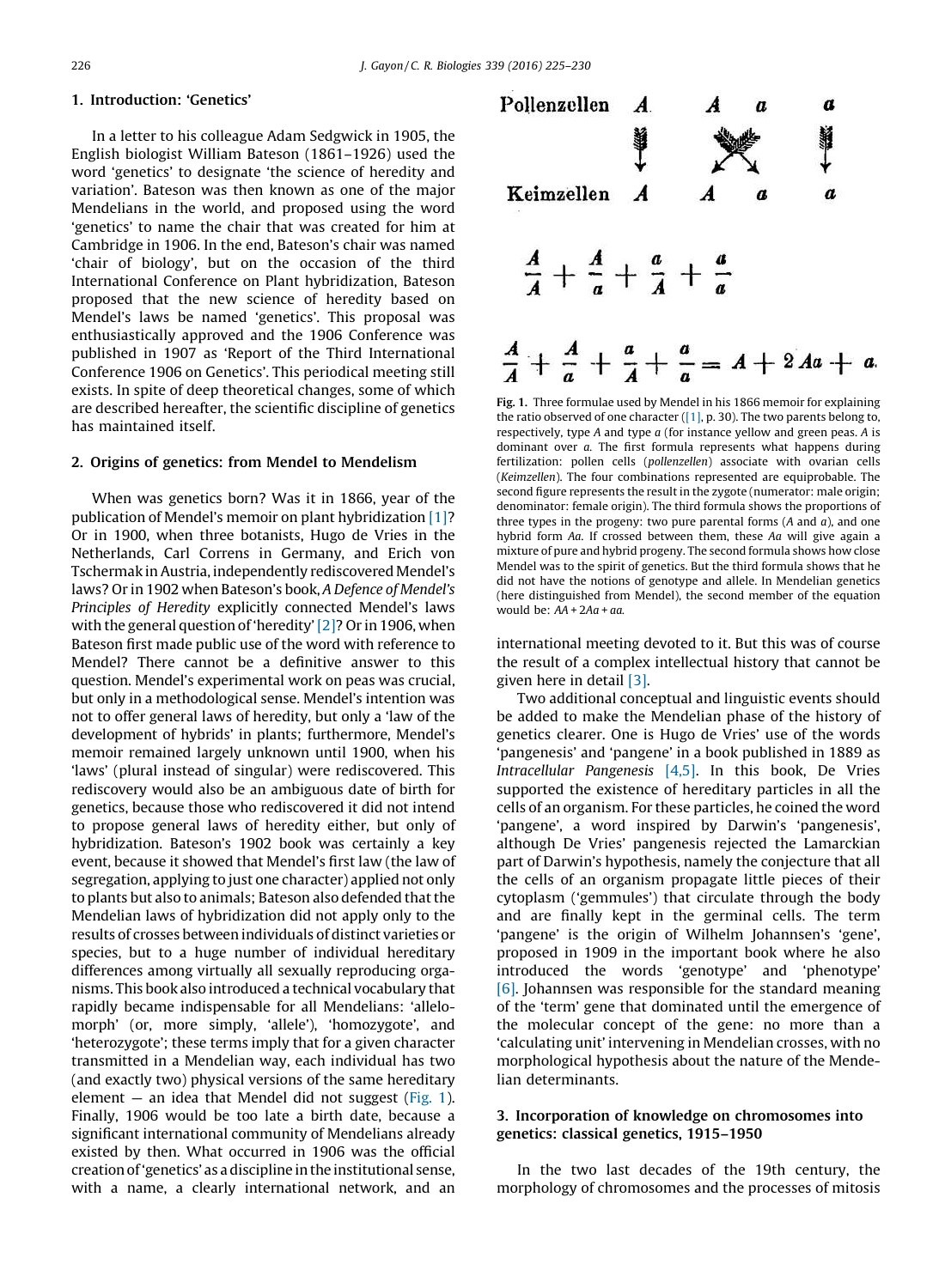and meiosis began to be relatively well known. Following August Weisman, some leading cytologists suggested that the remarkable behavior of chromosomes during cell division was important for the knowledge of variation and heredity. As early as 1902, Walter Sutton and Theodor Boveri proposed to consider the chromosomes as the bearers of the Mendelian factors. They rightly thought that the process of meiosis, that is to say the two successive cell divisions leading from a diploid cell to the four haploid cells that generate the gametes, was the basis for Mendel's laws of segregation and reassortment (mixing of Mendelian factors into new combinations). Some Mendelians quickly adopted this conception, but for a number of them the 'chromosomal theory of heredity' remained an erroneous theory for more than a decade. For instance, William Bateson, in a sense the founding father of genetics, never accepted this theory. Conversely, Thomas Hunt Morgan (1866–1945), who was the main architect of the fusion between Mendelian genetics and the chromosomal theory, did not accept the former in the early 1900s. In 1908, however, he began working on heredity with Drosophila melanogaster (fruit fly), using both the chromosomal theory of heredity and Mendelian genetics. In 1915 this led him to publish, with three other colleagues, all of whom became major geneticists, what is probably the most important book in the entire history of genetics, The Mechanism of Mendelian Heredity [\[7\]](#page-5-0). This book was translated into French in Brussels in 1923 [\[7\]](#page-5-0).

The fusion between the chromosomal and the Mendelian theories had many remarkable effects. If Mendelian factors or genes were part of the chromosomes, then it was easily understandable why two copies of every gene exist in all the cells of a diploid organism. This provided a mechanistic foundation for Mendel's first law, by which a zygote receives only one version of a given gene from each parent (law of segregation', also called 'law of the purity of gametes'). But the chromosomal theory also explained why Mendel's second law (the law of the reassortment of genes) has many exceptions, since this law does not apply when two genes located on the same chromosome segregate together. Moreover, the fact that homologous chromosomes are able to make chiasmata and to exchange strands with each other also explained why genes could recombine in spite of being located on the same chromosome. Morgan called this phenomenon 'crossing-over' (Fig. 2).

In the 1920s, the chromosomal theory had become an essential part of genetics and it gave a more material flavor to genetics. In the new theoretical framework, the genes had spatial significance: they were located on chromosomes, and they occupied a precise location each relative to the others: their 'genetic distance' could be calculated on the basis of the proportion of crossing overs. In addition, in particular cases (e.g., the giant polytene chromosomes found in the salivary glands of Drosophila), the genetic distances could be compared with the physical irregularities directly observable on the chromosomes with the help of a microscope. The chromosomal theory also permitted a relatively precise meaning to be given to the notion of gene mutation. After the pioneering work of Herman Muller in the 1920s on the effect of X-rays on Drosophila, a genetic



Fig. 2. The diagram used by Morgan et al. to represent crossing over (Fig. 24 in [\[7\]](#page-5-0). Comment of the authors: 'At the level where the black and the white rod cross in A, they fuse and unite as shown in D. The details of the crossing over are shown in B and C.' This figure illustrates the convergence of the Mendelian way of thinking and the chromosomal (or cytological) way of thinking. Chromosomes are interpreted as a sequence of genes.

mutation was defined as a local alteration of a chromosome: a particular allele was transformed into another one, the 'mutant gene'. Nevertheless, before the advent of molecular biology, geneticists hardly knew what the material nature of the genes was: were they parts of molecules, or entire molecules, or aggregates of molecules, or subcellular organelles, or recurrent physiological cycles? Furthermore, their physiological mode of action remained enigmatic.

An interesting effect of the chromosomal reinterpretation of genetics was to pluralize the operational characterization of the gene as a 'hereditary unit'. In the original and strictly Mendelian perspective, a gene was no more than a unit of function: something transmitted in a discrete manner, and the substitution of which has a functional effect observable in the phenotype. In the context of chromosomal genetics, a gene is also a unit of recombination (intra-chromosomal recombination resulting from crossing-overs). And finally, Muller's X-ray induced mutagenesis experiments introduced the notion that a gene is a unit of mutation. Remarkably, these three notions coexisted harmoniously (or almost) until the discovery that genes are made of DNA.

#### 4. Institutionalization of genetics

The role of the international meetings on hybridization, which became the 'International Meetings of Genetics' has been already mentioned. Other signs of the institutionalization of genetics in the early 20th century include: the creation of chairs explicitly devoted to genetics (e.g., Punnett, UK, 1912; Baur, Germany, 1913; Serebrovsky, USSR, 1930), and innumerable courses of genetics all over the world; the creation of specialized journals (e.g., Journal of Genetics, 1910; Hereditas, 1920); —the publication of textbooks and treatises exclusively devoted to genetics (18 in English and 7 in German between 1902 and 1918, none in French [\[8\]](#page-5-0)). In addition to these institutional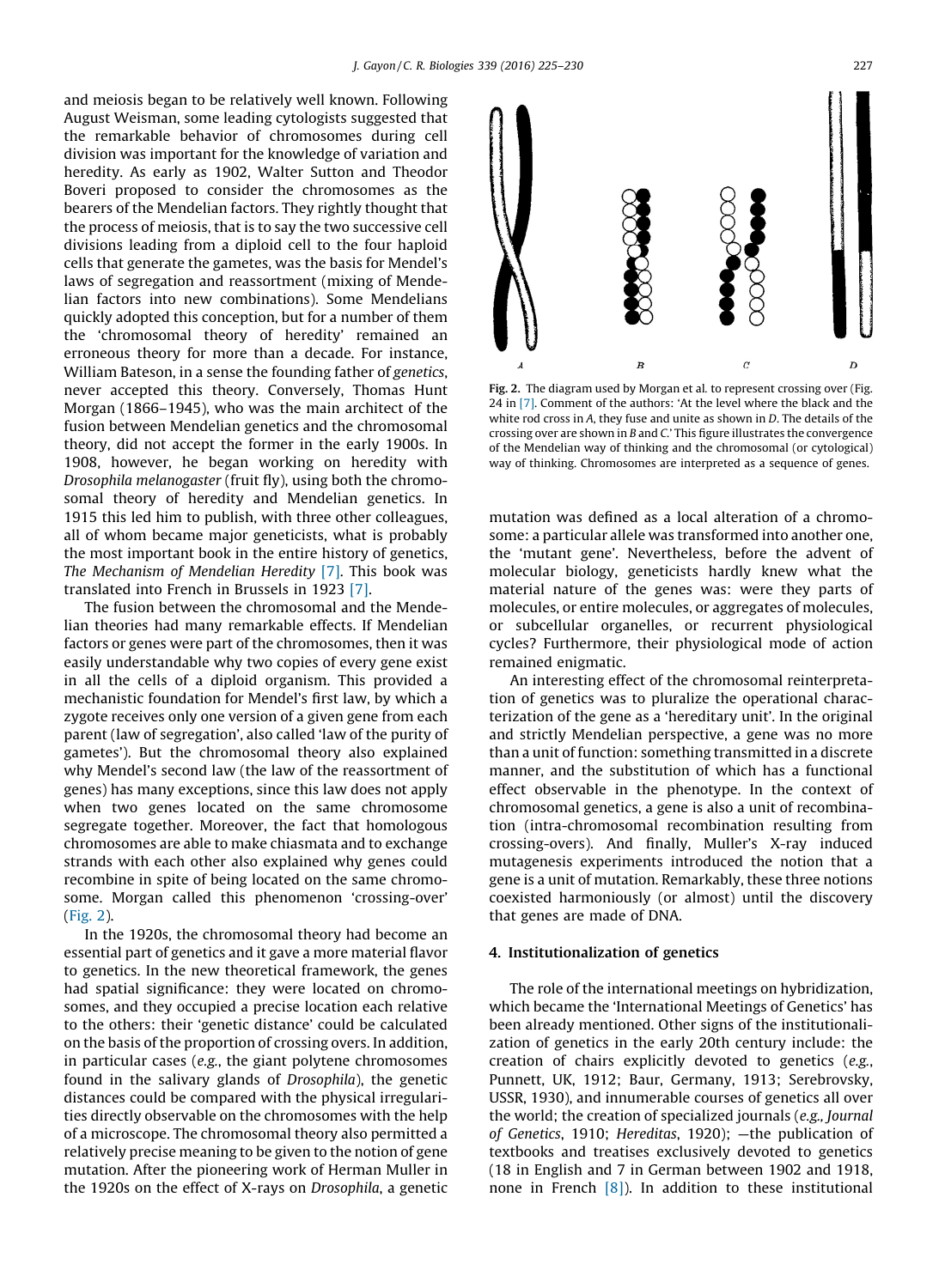<span id="page-3-0"></span>aspects, economic stakes were tremendously important in fostering the development of the new science: animal breeding, plant breeding and horticulture were powerful incentives, and provided resources for genetic research in all advanced countries, including France, where the Vilmorin Company sponsored and hosted the 4th International Meeting of Genetics in 1911.

Institutionalization also meant specialization. In the mid-1930s, genetics was conventionally subdivided into three major sub-disciplines: formal genetics proper; population genetics, which provided the main theoretical basis for the Modern Synthesis; and physiological genetics, the aim of which is to study how the genes produce their effects (or, in modern terms, the mechanisms governing the expression of genes).

#### 5. The emergence of molecular genetics

A decisive step for the connection of genetics with biochemistry was Beadle and Tatum's 1941 paper 'Genetic control of biochemical reactions in Neurospora', which offered the first proof that a specific gene controls a biochemical reaction (namely the production of vitamin B6). In this seminal paper, they proposed that 'genes control or regulate specific reactions in the system either by acting directly as enzymes or by determining the specificities of enzymes' [\[9\]](#page-5-0). In the following years, still working on the mold Neurospora crassa, they showed that a single gene controls each step in a metabolic pathway. This led to the famous 'one gene–one enzyme hypothesis' [\[10\].](#page-5-0) However, in the late 1940s, the molecular nature of the genes still remained unknown. Most biologists, including Beadle and Tatum, thought that genes were proteins, because proteins are complex macromolecules with remarkable catalytic properties. Relying on this common belief, the physicist Erwin Schrödinger proposed a striking characterization of the gene in his 1944 book, What is Life  $[11]$ . According to Schrödinger, a gene is an aperiodic crystal with exceptional properties, since this molecule is both hetero-catalytic (i.e. like an ordinary enzyme, it catalyzes a metabolic reaction), and autocatalytic (the gene catalyzes the reaction that enables its own replication).

In such a context, the remarkable experiment conducted by Avery, MacLeod, and McCarty in 1944 [\[12\]](#page-5-0) came as a surprise. This experiment showed that purified DNA extracted from a dead virulent pneumococcus was able to 'transform' a non-virulent strain of pneumococcus (a bacterium able to cause acute pneumonia) into a virulent strain. But it was only after Francis Crick and James Watson's discovery in 1953 of the structure of the DNA molecule that DNA became the molecule that carries the hereditary properties. This was the beginning of an exceptional succession of discoveries in molecular biology in the 1950s and 1960s, among which the discovery of the genetic code and the first model of regulation of gene expression by François Jacob and Jacques Monod were particularly important. We will not detail this extraordinary harvest of new biological knowledge here (for more on this subject, see [\[13\]\)](#page-5-0). The rest of this paper will concentrate on the effects of molecular biology on the concept of the gene, which has been the central concept of genetics for more than a century.

#### 6. From the classical to the molecular concept of the gene and beyond

The works of Seymour Benzer (1921–2007) on the Bacteriophage T4, a virus infecting bacteria, are an exceptional theoretical event in the history of genetics [\[14\].](#page-5-0) Realized in the mid-1950s and early 1960s, they were probably the ultimate attempt to build a rigorous genetic concept of the gene, although they were conducted in an experimental context already focused on genes as sequences of nucleotides. Benzer showed that recombination (crossing over) can occur in many places within a single gene, and this allowed him to discover the fine molecular structure of the gene. Simultaneously, Benzer showed that mutation events could also affect a given gene at many sites. This was the origin of the notion of 'punctual mutation', that is to say a mutation consisting in substituting a single nucleotide with another one. Benzer was quick to conclude that his experiments meant the dissolution of the traditional characterization of the gene as being simultaneously a unit of function, a unit of recombination, and a unit of mutation. In the new molecular context, the typical mutation unit is the nucleotide; the recombination unit consists of two adjacent nucleotides; and the functional unit is the sequence of nucleotides able to perform a physiological function (e.g., controlling the production of a protein). In the course of his mapping of the chromosome sequence of the T4 virus, Benzer massively used the 'cis–trans' test, a test that permits to distinguish the mutations that affect different genes from different mutations affecting the same gene. This test is exclusively based upon genetic methods, that is to say on the examination of the result of crosses. Benzer proposed to adopt it as the basis for the definition of the new concept of the gene that he proposed, in replacement of the obsolescent 'classical concept', the 'cistron' concept. A cistron is a unit of genetic function, identified by applying a cis-trans test. This genetic concept of the gene proved immensely useful to a number of molecular biologists, in particular François Jacob and Jacques Monod, who used it abundantly in the experiments that led them to the discovery of the lactose operon, which offered the first effective model of how the expression of genes is controlled. This definition of the gene is still in use today, especially among those who are not satisfied with the molecular definitions of the gene that have been proposed since the 1960s.

Nevertheless, for approximately 50 years, a molecular definition of the gene has prevailed. The original idea, proposed triumphantly around 1960, was that a gene is no more nor less than a DNA sequence that codes for the amino-acid sequence of a protein (or, more generally, a polypeptide). However, as early as the mid-sixties, the original molecular definition had to be softened. Should the name 'gene' be restricted to the coding sequence of a structural gene, or should the sequences involved in regulation (repressor gene, promotor and operator sites) also be accepted as 'genes'? And what about the DNA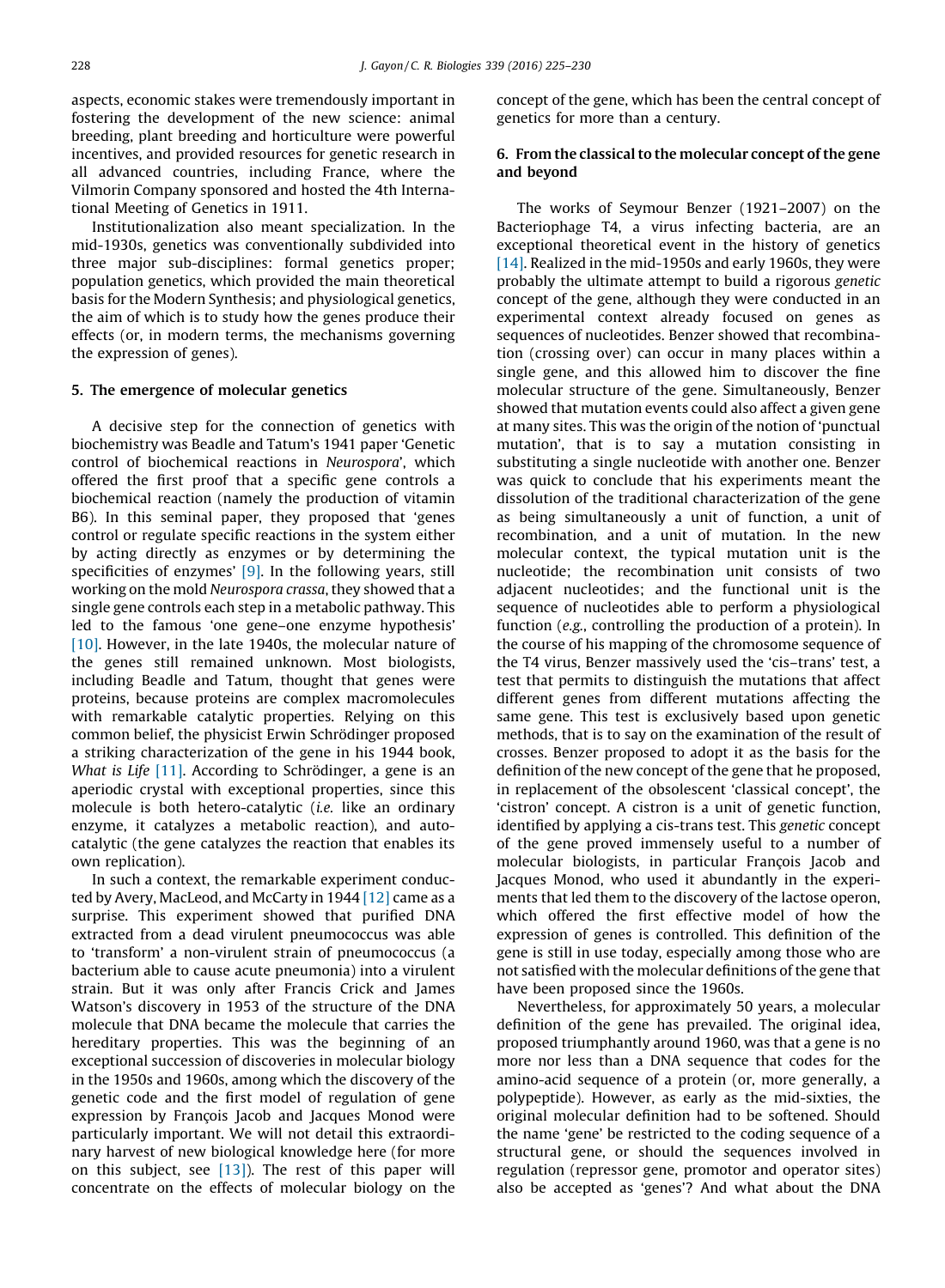sequences determining the RNA sequence of ribosomal units, or of transfer RNAs? Moreover, in the late 1960s it was known, as in the case of the lactose operon discovered by Jacob and Monod [\[15\]](#page-5-0), that some of these entities overlap, e.g., the promotor site (the sequence where the RNA polymerase that 'reads' the DNA sequence and makes RNA sequence binds) and the operator site (the sequence that receives the repressor protein), or—even worse—the operator sequence and the first structural gene. Such findings showed that it was difficult to provide a nonambiguous and general molecular definition of the gene. And it was also impossible to offer a molecular equivalent of the definition of the gene given by classical genetics. In 2000, at a conference celebrating the 100th anniversary of the rediscovery of Mendel's laws, the author of the present paper asked François Jacob whether he and other molecular biologists were aware of how much the very notion of gene was threatened by his findings. François Jacob answered: 'Yes, we were aware of these theoretical difficulties, but we chose not to speak too much of them; the priority was to move forward.'

#### 7. New challenges for the molecular concept of the gene

The invention of recombining DNA technologies (commonly called 'genetic engineering') in the late 1970s has led to an impressive list of discoveries, which have rendered the hope of finding a non ambiguous molecular definition of the gene more and more unlikely. These discoveries include the discovery of split genes, which was certainly what first led molecular biologists to recognize the limits of the molecular definition of the gene as a 'coding sequence'. Split genes, commonly found in eukaryotes and viruses, are genes composed of a succession of exons (some of which corresponding in part or in totality to coding sequences) and introns (or intervening sequences eliminated after splicing of the exons at the RNA level). As early as 1979, Francis Crick recognized openly that this phenomenon rendered the current molecular concept of the gene a problematic one. In a famous review on 'split genes', he ironically wrote in the one and only footnote that comes at the end of the article: 'throughout this article I have deliberately used the word 'gene' in a loose sense since at this time any precise definition would be premature' [\[16\].](#page-5-0) A few years later, the situation became even worse with the discovery of alternative splicing. In alternative splicing, a given 'split gene' can code for various different proteins, depending on whether this or that exon is expressed at a given time (for instance a certain exon is expressed in embryos, another one is expressed in the adult organism). Other phenomena are also quite challenging for the notion of a gene as 'no more than a coding sequence': assembled genes (where germinal sequences, often designated as 'genes', are assembled to make a single somatic gene, a situation commonly found in immunogenetics: all antibodies are coded by assembled genes); inversion of the reading frame (meaning that the same DNA sequence can be transcribed in both directions, resulting in different proteins); partial overlapping of the reading frames (the same sequence translated in different frames can give up to two or even three different proteins); multiple initiation and termination sites of transcription (producing a multiplicity of RNA molecules out of which proteins will eventually be synthesized); non-universality of the genetic code (e.g., a slightly different code for nuclear genes and cytoplasmic genes: this means that the same sequence, in the same organism, can lead to different proteins). This is only a partial list. Today, many molecular processes are known that challenge the traditional 'one gene-one protein' dogma. In reality, it seems hopeless to provide a general definition of the gene on the basis of exclusively molecular criteria (for a comprehensive view, see [\[18,19\]](#page-5-0)).

The discovery of non-coding RNA has maybe been the most impressive discovery in molecular biology since 2000. Recent data show that 98.5% of our genome is not translated into proteins, but more than 70% is transcribed into RNA. Furthermore, 70,000 promoter regions (the sites where proteins bind to control gene expression) and 400,000 enhancers (regulatory sites that affect the expression of distant genes) have been discovered in the human genome [\[17\]](#page-5-0). These findings suggest that the information contained in our genome goes far beyond the usual picture of 20,000–25,000 protein-coding genes. There are many more functional units than those protein-coding genes. Given this situation, one might think that the word 'gene' could be abandoned, and replaced by more precise terms. This is what an increasing number of molecular biologists are choosing to do in practice. But the real situation for biology as a whole is more complex. Genetics is not only a concern for molecular biologists, but also for a certain number of disciplines where the concept of the gene and other related traditional genetic concepts remain important: evolution (population genetics), behavioral ecology, medical genetics, would be dramatically handicapped if they were deprived of these concepts.

Finally, epigenetic phenomena should also be mentioned. In its modern sense, the word 'epigenetics' refers to the study of modifications that directly affect the expression of genes, but are not reducible to changes in the DNA sequence. Current examples are the methylation of nucleotides (i.e. fixation of a methyl radical on a nucleotide), and changes in the configuration of histones (proteins closely associated to DNA in the chromosomes of eukaryotes; they play a decisive role in its compaction). In both cases, these changes alter the expression of genes. The common feature of these changes is their stability, but this stability is more or less pronounced: some epigenetic modifications are transmissible from one generation to another while others are not. Some patterns of methylation seem to be transmissible, and therefore function as alleles, from a genetic point of view. Histone modifications are not transmissible. In reality, there is no consensus about the definition of epigenetics. This is why the 'Epigenomics Mapping Consortium' of NIH (National Institutes of Health, USA) recently defined epigenetics in order to give room to both heritable and non-heritable changes: 'For purposes of this program, epigenetics refers to both heritable changes in gene activity and expression (in the progeny of cells or of individuals) and also stable, long-term alterations in the transcriptional potential of a cell that are not necessarily heritable' [\[20\]](#page-5-0).